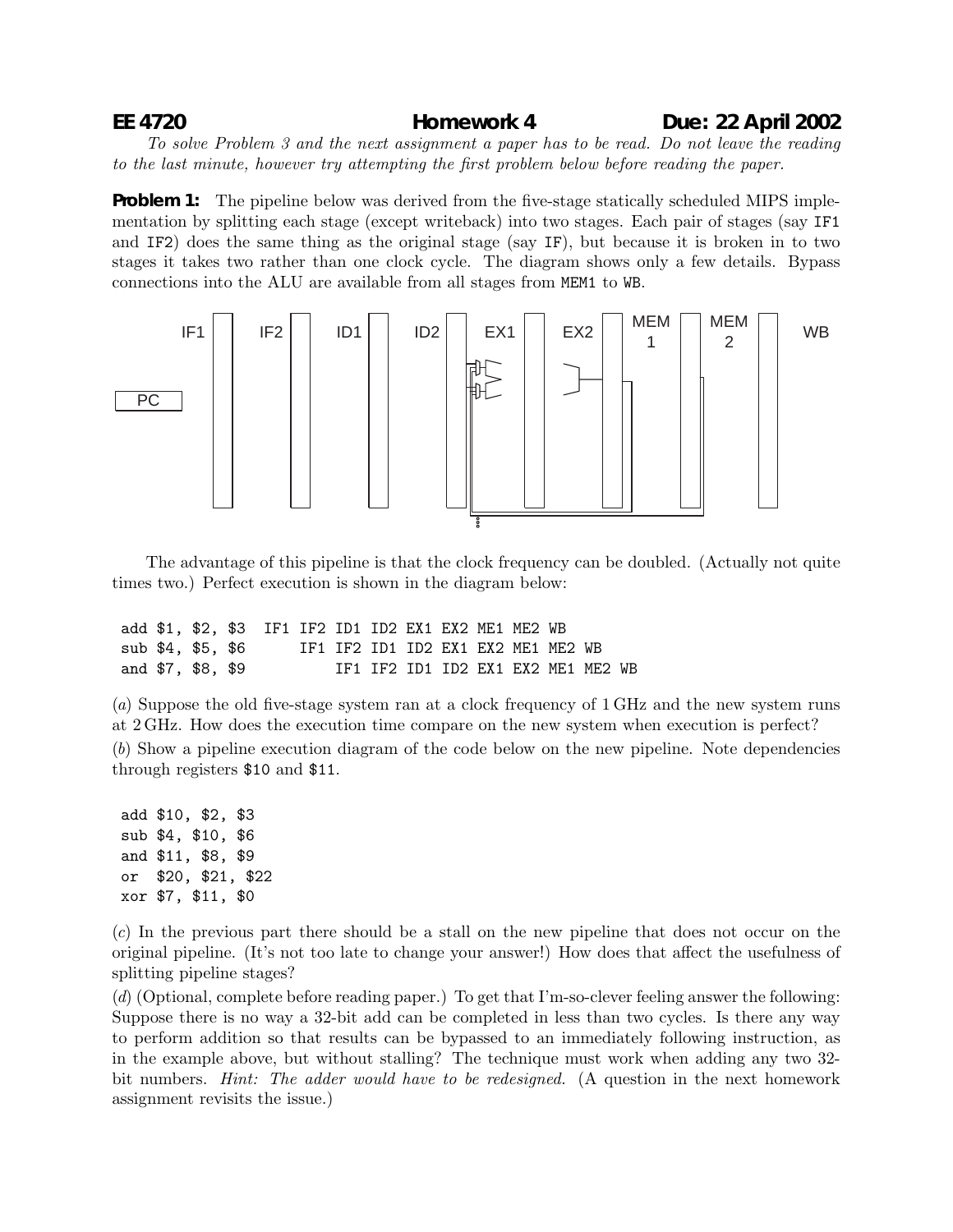**Problem 2:** *Note: The following problem is similar to one given in the Fall 2001 semester, see* <http://www.ece.lsu.edu/ee4720/2001f/hw03.pdf> *(the problem) and*

[http://www.ece.lsu.edu/ee4720/2001f/hw03\\_sol.pdf](http://www.ece.lsu.edu/ee4720/2001f/hw03_sol.pdf) *(the solution). For best results do not look at the solutions until you're really stuck. This problem below uses MIPS instead of DLX and is for Method 3 instead of Method 1.* The code below executes on a dynamically scheduled four-way superscalar MIPS implementation using Method 3, physical register numbers.

- Loads and stores use the load/store unit, which consists of segments L1 and L2.
- The floating-point multiply unit is fully pipelined and consists of six segments, M1 to M6.
- The usual number of instructions (for a 4-way superscalar machine) can be fetched, decoded, and committed per cycle.
- An unlimited number of instructions can complete (but not commit) per cycle. (Not realistic, but it makes the solution easier.)
- There are an unlimited number of reservation stations, reorder buffer entries, and physical registers.
- The target of a branch is fetched in the cycle after the branch is in ID, *whether or not the branch condition is available*. (We'll cover that later.)

(*a*) Show a pipeline execution diagram for the code below until the beginning of the fourth iteration. Show where instructions commit.

(*b*) What is the CPI for a large number of iterations? *Hint: There should be less than six cycles per iteration.*

(*c*) Show the entries in the ID and commit register maps for registers f0 and \$1 for each cycle in the first two iterations. If several values are assigned in the same cycle show each one separated by commas.

(*d*) Show the values in the physical register file for f0 and \$1 for the first two iterations. Use a "]" to show when a physical register is removed from the free list and use a "[" to show when it is put back in the free list.

```
LOOP: # LOOP = 0x1000ldc1 f0, 0($1)
mul.d f0, f0, f2
sdc1 0($1), f0
addi $1, $1, 8
bne $2, $3 LOOP
sub $2, $1, $3
 # Initial Values
 free list: 99, 98, 97, etc. The next free register is 99.
f0: 1.0
 $1: 0x1000
f2: 1.1
Mem[0x1000] = 10.0Mem[0x1008] = 20.0Mem[0x1010] = 30.0etc.
```